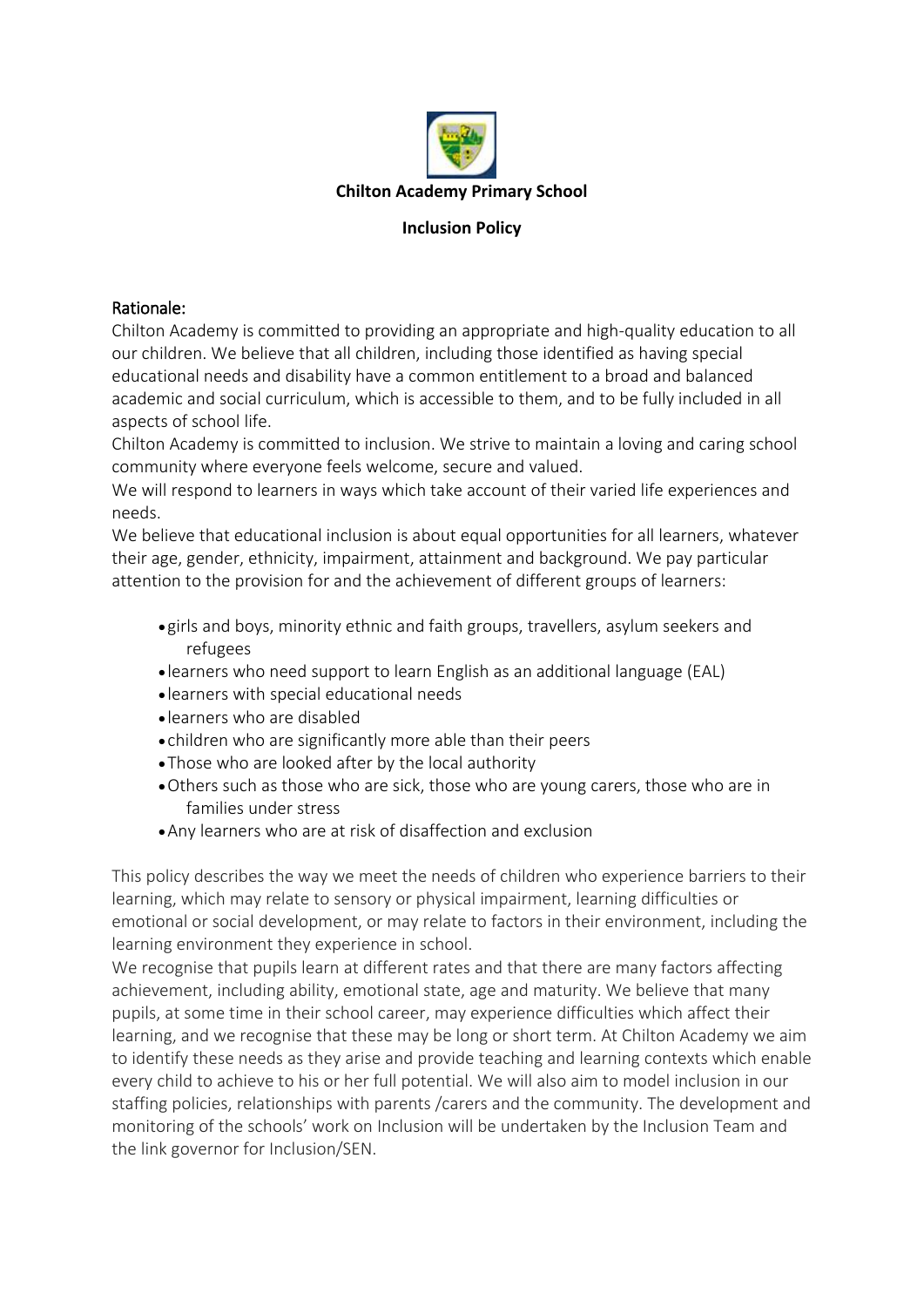# **Objectives**

Our school aims to be an inclusive school, catering for diverse needs and working in partnership with parents/carers. We aim to involve parents/carers at every stage in plans to meet their child's additional needs.

We aim to make equality of opportunity a reality for our pupils through access to a good quality, meaningful and appropriate creative curriculum.

We aim to plan for individual needs encouraging the strengths and interests of our pupils. Pupils will be targeted to support learning.

We aim to provide full access to the curriculum<sup>\*</sup> through differentiated planning by the Inclusion Manager, class teachers, learning support teacher, and support staff as appropriate. (\*Except where disapplication, arising from an EHC plan occurs, disapplication is very rare, and we aim to offer the full curriculum to all our pupils.)

We aim to ensure that current Codes of Practice and guidance are implemented effectively across the school and to ensure equality of opportunity for, and to eliminate prejudice and discrimination.

We aim to continually monitor the progress of all pupils, to identify needs as they arise and to provide support as early as possible.

We aim to enable all children to move on from us well equipped in the basic skills of literacy, numeracy and social independence to meet the demands of secondary school life and learning.

We aim to involve the children themselves in planning and in any decision making that affects them.

We aim to support all our staff in meeting the needs of individual children through professional development, the sharing of good practice, the provision of resources and working with outside agencies.

We will achieve educational inclusion by continually reviewing our practice and asking key questions

- •Do all our pupils achieve as much as they can?
- •Are there differences in the achievement of different groups of children?
- •What are we doing to support those pupils who are not achieving their best?
- •How are we involving parents and carers?

### How do we support inclusion?

Class Teachers and support staff ensure that children:

- feel secure and know that their contributions are valued;
- appreciate and value the differences they see in others;
- take responsibility for their own actions;
- are taught in groupings that allow them all to experience success;
- •use materials that reflect a range of social and cultural backgrounds, without stereotyping;
- •have a common curriculum experience that allows for a range of different learning styles;
- •have challenging targets that enable them to succeed;
- are encouraged to participate fully, regardless of disabilities or medical needs.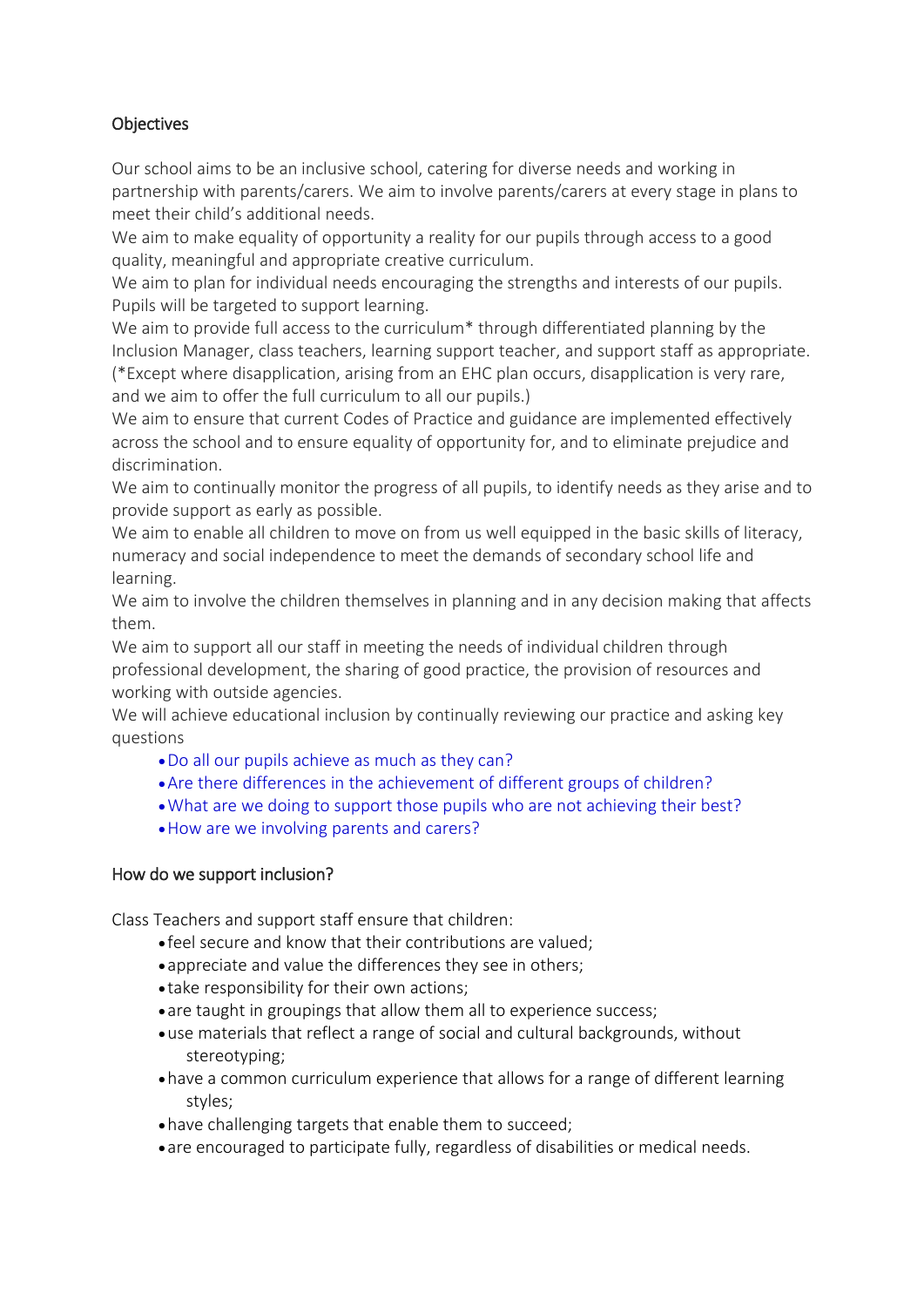### Whole school actions support inclusion by

- •A curriculum designed to reflect the different cultures, religions and races in our school and one which is challenging and provides enrichment
- •Achievable targets in English and maths and for all pupils
- •The regular tracking of pupil attainment and the highlighting of any underachievement
- •Targeting of support for pupils by the teachers, teaching assistants, and Senior Management
- •The use of intervention programmes to support pupils with learning difficulties
- •The targeting of underachieving pupils and EAL
- Induction of pupils new to this country
- •A consistent behaviour policy and encouraging children to restore relationships with others and take responsibility for their own actions
- •Addressing racism, sexism and bullying
- •The involvement of parents and carers at parents' meetings, curriculum meetings and through regular informal contact
- Involvement of outside agencies and specialists
- Sharing information about pupils, including health issues, with all staff

## How will we monitor inclusion?

Every staff member is responsible for inclusion. However, to ensure we are successful the following strategies will be used

- •Regular tracking of pupil attainment through termly target setting meetings
- •Monitoring and assessment schedule
- •Termly review of provision management with the Senior Management and teachers to discuss progress of pupils receiving interventions
- •Annual reviews for all pupils with an Education Health and Care Plan (EHCP)
- •Review of targets in English and maths
- Lesson observations
- •Talking to children and parents
- •Teacher assessment
- SAT tests
- •Monitoring teacher's plans and children's work

# Identification of pupils

Chilton Academy recognises the significance of early identification of pupils with Special Educational Needs and disability, English as an additional language (EAL) needs or pupils of higher ability and work closely with other professionals already involved with pupils. The Inclusion Managers, Class teachers and support staff are all involved in identifying pupils. Pupils with SEND are identified as needing School Support or have an Educational Health and Care Plan. Information relating to pupils with SEND is shared with all staff, including supply teachers.

### **Provision**

1. Differentiated Curriculum Provision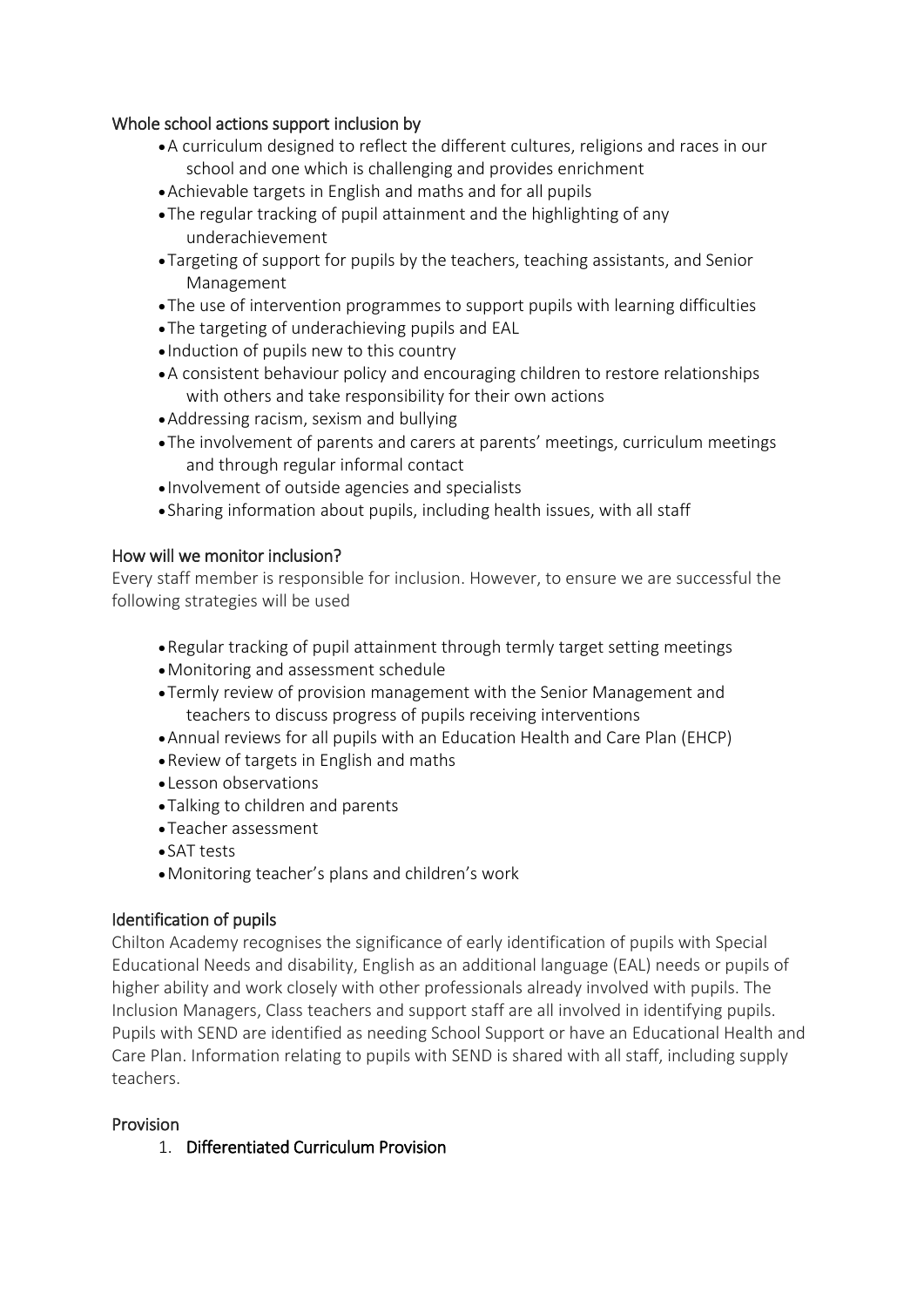In order to make progress all children will receive a differentiated curriculum. The differentiation may involve modifying learning objectives, teaching styles and access strategies. Differentiation will be recorded in the class teacher's plans. We have an emphasis on a skills-based curriculum.

### 2. Provision Management

Pupils are reviewed termly to ascertain the additional and extra interventions needed to enable them to make progress. A variety of programmes are used to support learning and behaviour. Parents are informed of the interventions their child will receive on a termly basis through individual Provision Maps.

# 3. Education, Health and Care Plan

( Explained in SEND Policy )

# 4. Pupils with English as an Additional Language

Pupils with EAL are supported by staff inside the classroom and in small groups. Interpreters are used when necessary. We work closely with specialists to ensure programmes are carried out in school.

## 5. Challenging children of higher ability

Pupils identified as of higher ability are able to access the National Curriculum beyond their year group for Literacy and Maths. The children are streamed for theses subjects according to their next steps. There are opportunities for advancement of more able pupils through extracurricular activities such as maths tournaments involving other local schools.

### 6. Resources

Resources for additional needs and inclusion are purchased as appropriate and are matched to needs throughout the school. Specific individual resources are purchased where this is viable and are used to support other children where this is appropriate. Purchasing policies for English, ICT and other curriculum areas reflect the need for resources to include provision for those with additional needs.

### Record Keeping

(See SEND Policy)

# Looked after Children (LaC)

Children in public care will have targets set within a personal education plan(PEP) twice a year. The targets will be set by the school, the carer and social services. We aim to send a representative to all LaC reviews. We aim to work closely with social services and carers. Academic progress will be reported to the governing body.

### Working with Outside Agencies

Chilton Academy promotes the value of specialist advice and support from a variety of professional and voluntary services. We also welcome and positively promote links with educational bodies that can promote pupils learning and provide enhanced opportunities for our more able learners.

The Inclusion Manager liaises frequently with a number of other outside agencies and specialists: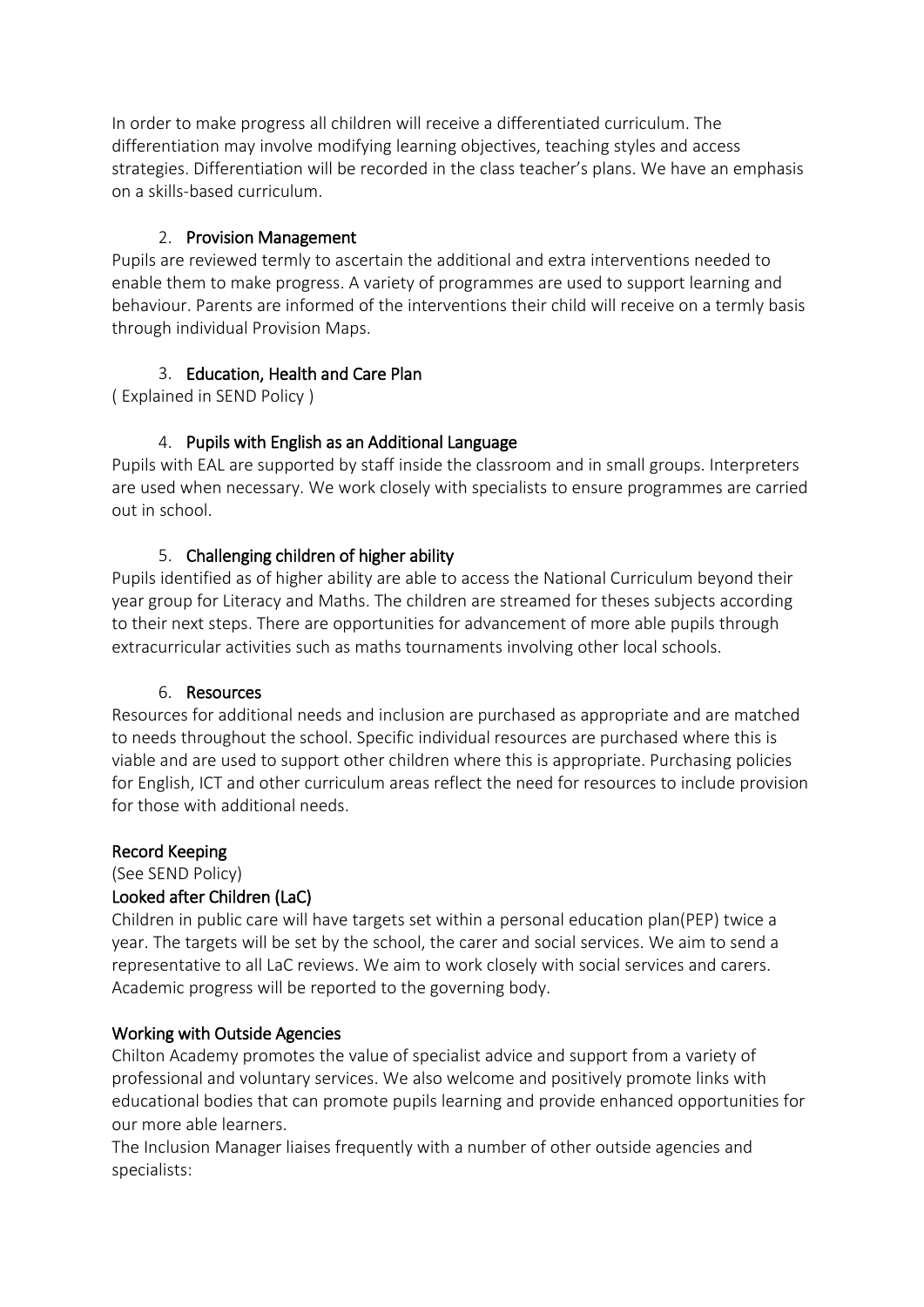- Social Services
- •Education Welfare Service
- School Nurse
- •Community Paediatrician
- •Physiotherapy
- •Occupational Therapy
- •Educational Psychology
- •Autistic Spectrum Disorder [ASD] Outreach
- Speech and Language therapists
- Specific learning difficulties team
- •Visual and hearing impaired team
- •Child and Adolescent Mental Health Service [CAMHS]
- LEA advisors
- •Children's Society and Targeted Family Support Agency

Parents/carers are informed if any outside agency is involved.

### Links with other schools/Transfer arrangements

Class teachers of children joining from other schools will receive information from the previous school; if there is a SEND issue the Inclusion Manager will telephone to further discuss the child's needs. Children transferring to new schools will have records sent and the Inclusion Manager will discuss these children with other schools on request.

## The Governing Body

The school's Governors have statutory responsibilities outlined in the Special Needs Code of Practice. They are responsible for providing a named Governor responsible for Inclusion. Governors will receive an Inclusion report at every full governing body meeting. They are required to report annually to parents on the fulfilment of the school's Inclusion Policy.

### Equality Act

The Single Equality Act (see Policy) makes it unlawful for schools and LEAs to discriminate against disabled pupils for a reason relating to their disability without justification. Chilton Academy aims to cater for the full ability range and the presence or absence of a special need is not a factor in the selection of pupils from its catchment area, unless it is felt by agreement with the parents and professionals involved that alternative arrangements would be more suitable.

### Working with Parents

Parents will be involved with their children's progress both informally and formally. Positive parental involvement is important for the success of all children and is in accordance with the SEND Code of Practice. Parents will be involved right from the initial stages. Parents will be given the opportunity to express their views, be active in decision making and participate in their child's education, at review meetings, parent consultations and induction meetings. Pupils will also be given the opportunity to express their views and comment on their success.

To support parents, evening meetings are often organised to explain key areas of the curriculum and to develop understanding of children's special educational needs and disability.